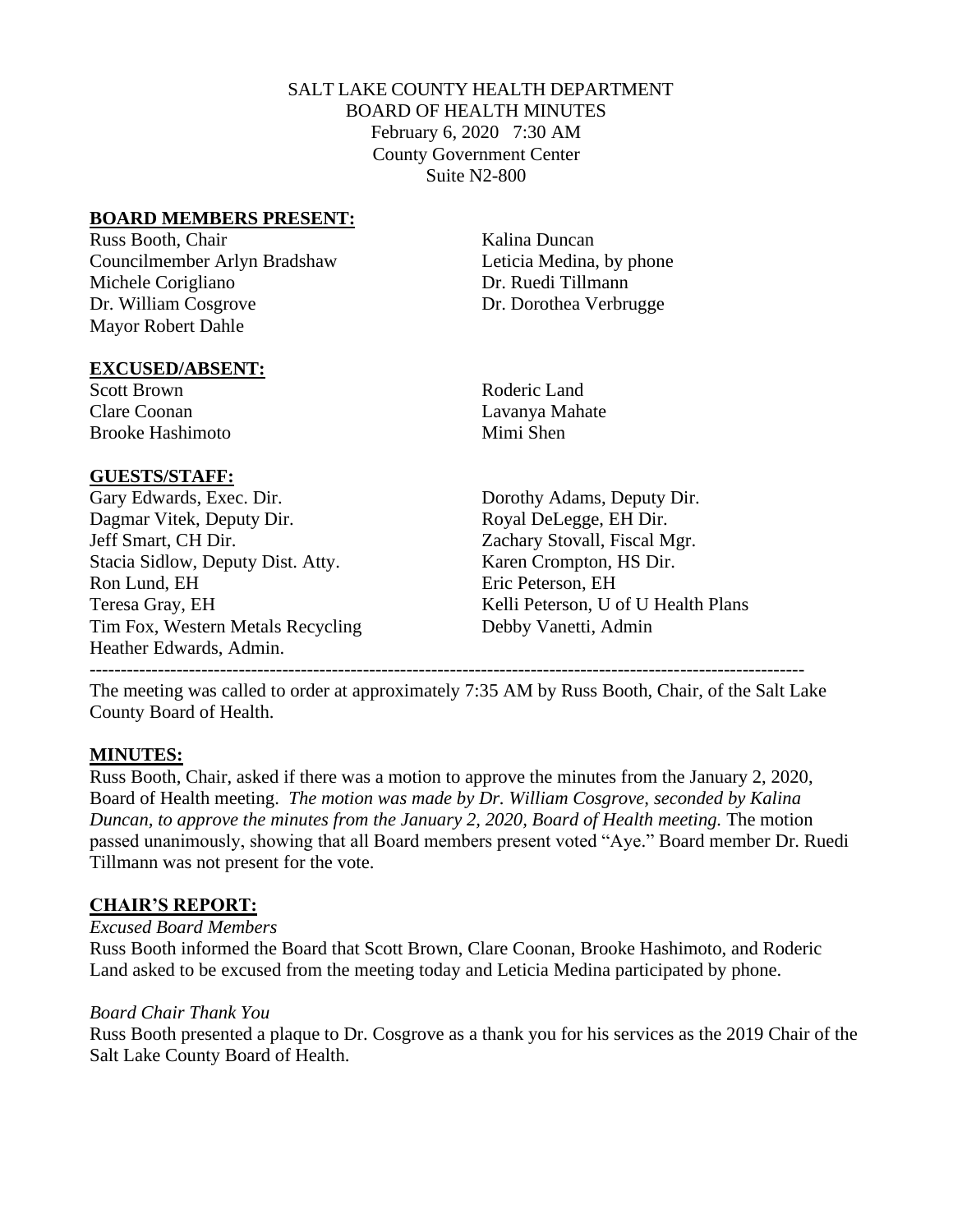### **DIRECTOR***'***S REPORT:**

#### *Reaccreditation Application*

Gary informed the Board that the department submitted a reaccreditation application with the Public Health Accreditation Board (PHAB). Reaccreditation is designed to ensure that accredited health departments continue to evolve and advance to ensure improved health of the community they serve. The application and documentation will be reviewed by other public health peers and the department will receive a virtual site visit from PHAB when the information has been reviewed; probably 3-6 months. Gary will keep Board members updated on the progress.

### *Public Health 3.0*

Gary informed the Board that the department is working on Public Health 3.0, which includes looking at social determinants of health specifically to ensure we are addressing needs of the entire community. The components of Public Health 3.0 tie closely with the principles of an accredited health department.

### *Homeless Encampments*

Gary informed Board members that the County held a meeting with the ACLU to discuss concerns related to encampment clean-ups. Karen Crompton stated that the District Attorney's Office has reviewed the work that is done with the clean-ups and supports the department's efforts.

#### *Coronavirus*

Gary asked Dr. Vitek to give an overview of the Coronavirus. Dr. Vitek informed Board members that this current outbreak is novel, meaning this virus has not been seen before. The outbreak began in December 2019 and was transmitted from bats to wild animals sold in food markets and then transmitted to humans. Currently there are 30,000 cases worldwide, almost 600 deaths, and over 300,000 contacts are being monitored. The epi center remains in China and there are several cites on lockdown. US Travelers are being quarantined for fourteen days with monitoring. Currently there are no cases in Utah and there is no vaccine or medication currently for the disease.

Gary informed Board members that the department has an Infectious Disease Emergency Response Plan (IDER Plan) in place for the County. This plan is used for broader public health emergencies and used when dealing with any type of infectious disease emergency. The department is working closing with the Utah Department of Health (UDOH) and holding regular phone calls and briefings with UDOH and CDC.

## **LEGISLATIVE UPDATE:**

Gary distributed and reviewed a list of legislative bills/titles of interest to the department. Bills included:

- HB 23, *Tobacco Retailer Amendments*; Rep. Hawkins
- HB 27, *Waste Tire Recycling Act Amendments;* Rep. Chew
- HB 34, *Tanning for Minors;* Rep. Daw
- HB 58, *Electronic Cigarettes in Schools Amendments;* Rep. Pulshipher
- HB 88, *School and Child Care Center Water Testing Requirements*; Rep. Handy
- HB97, *Newborn Safe Have Amendments;* Rep. Arent
- HB118, *Retail Tobacco Specialty Business Amendments*; Rep. Dailey-Provost
- HB134, *Raw Milk Products Amendments*; Rep. Coleman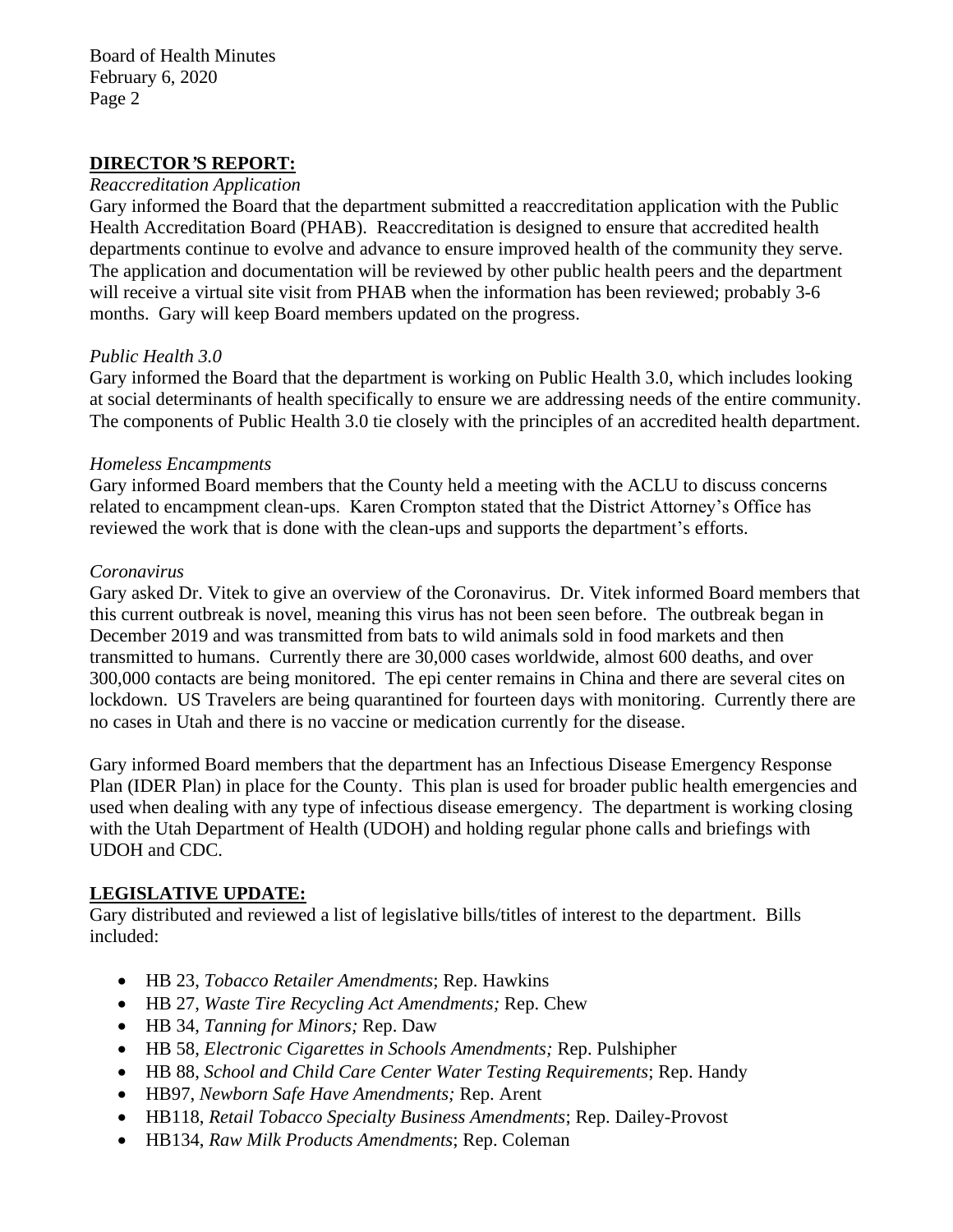Board of Health Minutes February 6, 2020 Page 3

- HB135, *Tobacco Settlement Funds Amendments*; Rep. Last
- HB136, *Self Storage of Firearms Amendments*; Rep. Weight
- HB172, *Pharmacist Amendments*; Rep. Daw
- HB176, *Vehicle Emissions Reduction Program*; Rep. Stenquist
- HB180, *Emission Inspection Revisions*; Rep. Maloy
- HB182, *Noise Pollution Amendments*; Rep. Wheatley
- HB208, *Alcohol Education Amendments*; Rep. Stenquist
- HB220, *Hepatitis C Outreach Pilot Program*; Rep. Eliason
- HB254, *Health Care Amendments*; Rep. Ward
- SB 29, *Drug Disposal Program;* Sen. Thatcher
- SB37, *Electronic Cigarette and Other Nicotine Product Amendments*; Sen. Christensen
- SB40, *Youth Electronic Cigarette, Marijuana, and Other Drug Prevention Program*; Sen. Christensen
- SB74, *Family Planning Services Amendments*; Sen. Kitchen
- SB82, *Unlawful Drug Disposal Amendments*; Sen. Thatcher
- SJR, *Joint Resolution Encouraging Action to Reduce the Number of Utah Children with Elevated Blood Lead Levels*; Sen. Iwamoto
- Health Inspections Amendments; Rep. Watkins
- Electronic Cigarette Modifications; Sen. Cullimore
- Tobacco Product Amendments; Sen. Harper
- Vital Records Amendments; Rep. Handy
- Tobacco Age Amendments; Rep. Perry
- Joint Resolution Encouraging Local Health Departments to Set Licensing Rules Rep. Dailey-Provost

Gary asked Board members to reach out to the Senate President or Speaker of the House to encourage them to move the electronic cigarette bills forward for adoption. Russ suggested that the Board send a letter to legislative leadership calling attention to the resolution the Board adopted during the October 2019 meeting and Dr. Cosgrove asked that the letter include that the Board representatives one-third of the state population. Councilmember Bradshaw noted that the Council approved supporting HB23 and SB40.

Russ Booth asked if there was a motion to approve sending a letter to legislative leadership regarding the Board resolution to protect the public against the dangers of electronic cigarettes. *The motion was made by Dr. Dorothea Verbrugge, seconded by Dr. William Cosgrove, to approve sending a letter to legislative leadership.* The motion passed unanimously, showing that all Board members present voted "Aye."

For more detailed information, please see a hardcopy of the handout included in the Board of Health meeting folder.

## **HEALTH REGULATION #8 AUTOMOTIVE DISMANTLER/RECYCLER & SCRAP METAL RECYCLING FACILITIES:**

Royal DeLegge, Environmental Health Director, presented proposed amendments to Health Regulation #8, *Automotive Dismantler/Recycler & Scrap Metal Recycling Facilities,* and asked the Board to open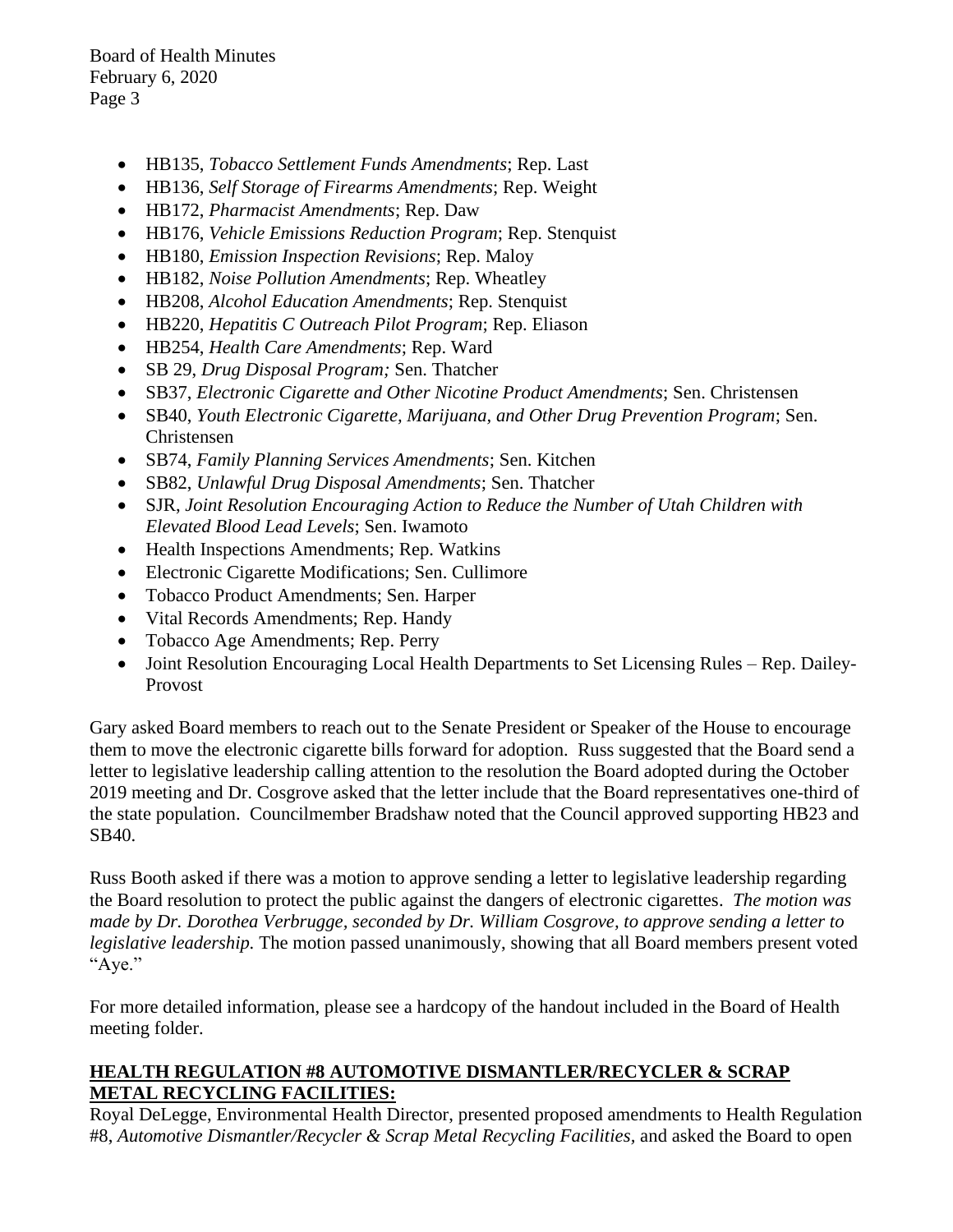Board of Health Minutes February 6, 2020 Page 4

the regulation for a thirty (30) day public comment period and assign a hearing officer. The proposed amendments remove provisions for financial assurances.

Russ Booth asked if there was a motion to open Health Regulation #8, for a thirty (30) day public comment period and assign Dr. William Cosgrove as the hearing officer. *The motion was made by Councilmember Bradshaw, seconded by Kalina Duncan, to open Health Regulation #8 for public comment and assign Dr. Cosgrove as hearing officer.* The motion passed unanimously, showing that all Board members present voted "Aye."

For more detailed information, please see the hardcopy of the draft regulation and summary of changes included in the Board of Health meeting file folder.

## **HEALTH REGULATION #12 SUBDIVISION REGULATION:**

Royal DeLegge, Environmental Health Director, presented proposed amendments to Health Regulation #12, *Subdivisions,* and asked the Board to open the regulation for a thirty (30) day public comment period and assign a hearing officer. The proposed amendments update requirements for approving utilities and roadways.

Russ Booth asked if there was a motion to open Health Regulation #12, for a thirty (30) day public comment period and assign Mayor Robert Dahle as the hearing officer. *The motion was made by Councilmember Bradshaw, seconded by Dr. William Cosgrove, to open Health Regulation #12 for public comment and assign Mayor Dahle as hearing officer.* The motion passed unanimously, showing that all Board members present voted "Aye."

For more detailed information, please see the hardcopy of the draft regulation and summary of changes included in the Board of Health meeting file folder.

# **HEALTH REGULATION #32 CHEMICALLY CONTAMINATED PROPERTIES:**

Royal DeLegge, Environmental Health Director, presented proposed amendments to Health Regulation #32, *Chemically Contaminated Properties,* and asked the Board to open the regulation for a thirty (30) day public comment period and assign a hearing officer. The proposed amendments are required to bring the regulation in compliance with state rule. The department worked with state and industry representatives on the amendments.

Russ Booth asked if there was a motion to open Health Regulation #32, for a thirty (30) day public comment period and assign Kalina Duncan as the hearing officer. *The motion was made by Councilmember Bradshaw, seconded by Mayor Robert Dahle, to open Health Regulation #32 for public comment and assign Kalina Duncan as hearing officer.* The motion passed unanimously, showing that all Board members present voted "Aye."

For more detailed information, please see the hardcopy of the draft regulation and summary of changes included in the Board of Health meeting file folder.

## **OPEN MEETINGS TRAINING:**

Stacia Sidlow, Deputy District Attorney, conducted Open Meetings Training through a PowerPoint presentation. Slides included: